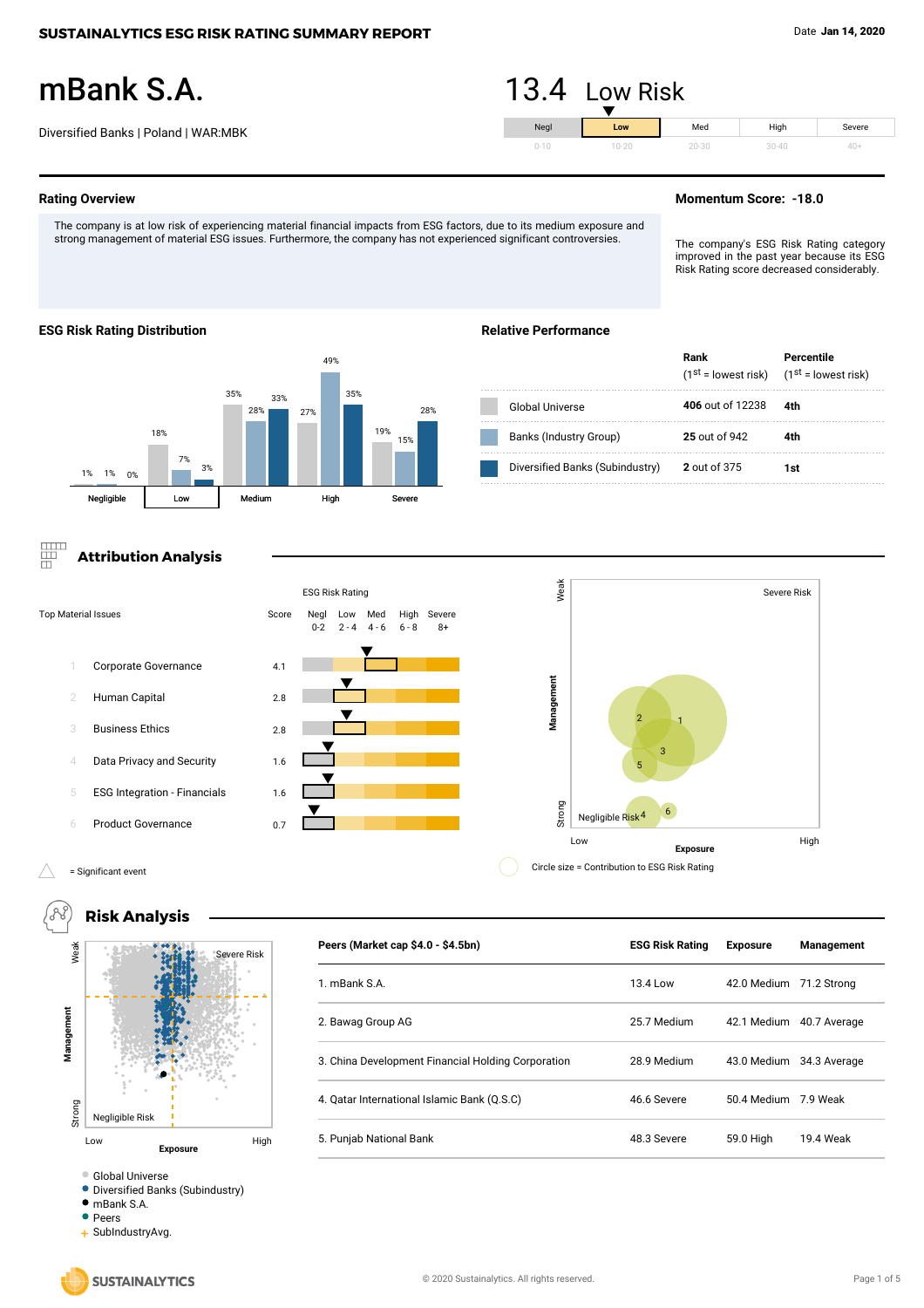40+

# mBank S.A.

Diversified Banks | Poland | WAR:MBK



20-30

30-40



Due to its diversified offering and client base, which includes domestic and international corporate and private banking clients, mBank faces ethical risks related to potential involvement<br>in money laundering, the financin practices could lead to increased regulatory scrutiny and litigation from customers. Moreover, due to the wealth of confidential data it collects, processes and stores, mBank faces risks related to cyberattacks and data leaks, especially considering its evolving mobile and digital offering.

The company's overall exposure is medium and is similar to subindustry average. Business Ethics, Product Governance and Data Privacy and Security are notable material ESG issues.

Management Score 71.2 Strong Weak 25-0 Average 50-25 Strong

0-10

mBank's overall ESG-related disclosure follows best practice, signalling strong accountability to investors and the public. The company's ESG-related issues are overseen by the executive team, suggesting that these are integrated in core business strategy.

The company's overall management of material ESG issues is strong.

罡 **Attribution Details**

|                                     | <b>Contribution to</b> |                    |                 |                    |                       |            |                 |          |
|-------------------------------------|------------------------|--------------------|-----------------|--------------------|-----------------------|------------|-----------------|----------|
|                                     | <b>ESG Risk</b>        | <b>Subindustry</b> | Company         |                    | Manageable Management | Management | <b>ESG Risk</b> | Risk     |
| <b>Issue Name</b>                   | Rating                 | <b>Exposure</b>    | <b>Exposure</b> | <b>Risk Factor</b> | Score                 | Weight     | Rating          | Category |
| Corporate Governance                | 30.2%                  | 9.0                | 9.0             | 100%               | 54.9                  | 22.4%      | 4.1             |          |
| Human Capital                       | 20.8%                  | 6.0                | 5.7             | 95%                | 53.8                  | 13.5%      | 2.8             |          |
| <b>Business Ethics</b>              | 20.6%                  | 8.0                | 7.6             | 95%                | 66.9                  | 18.0%      | 2.8             |          |
| Data Privacy and Security           | 11.6%                  | 6.0                | 6.0             | 80%                | 92.5                  | 12.0%      | 1.6             |          |
| <b>ESG Integration - Financials</b> | 11.6%                  | 6.0                | 5.7             | 100%               | 72.7                  | 14.2%      | 1.6             |          |
| <b>Product Governance</b>           | 5.2%                   | 8.0                | 8.0             | 100%               | 91.3                  | 19.9%      | 0.7             |          |
| Overall                             | 100.0%                 | 43.0               | 42.0            | 95.6%              | 71.2                  | 100.0%     | 13.4            | Low      |

 =Significant event  $\wedge$ 

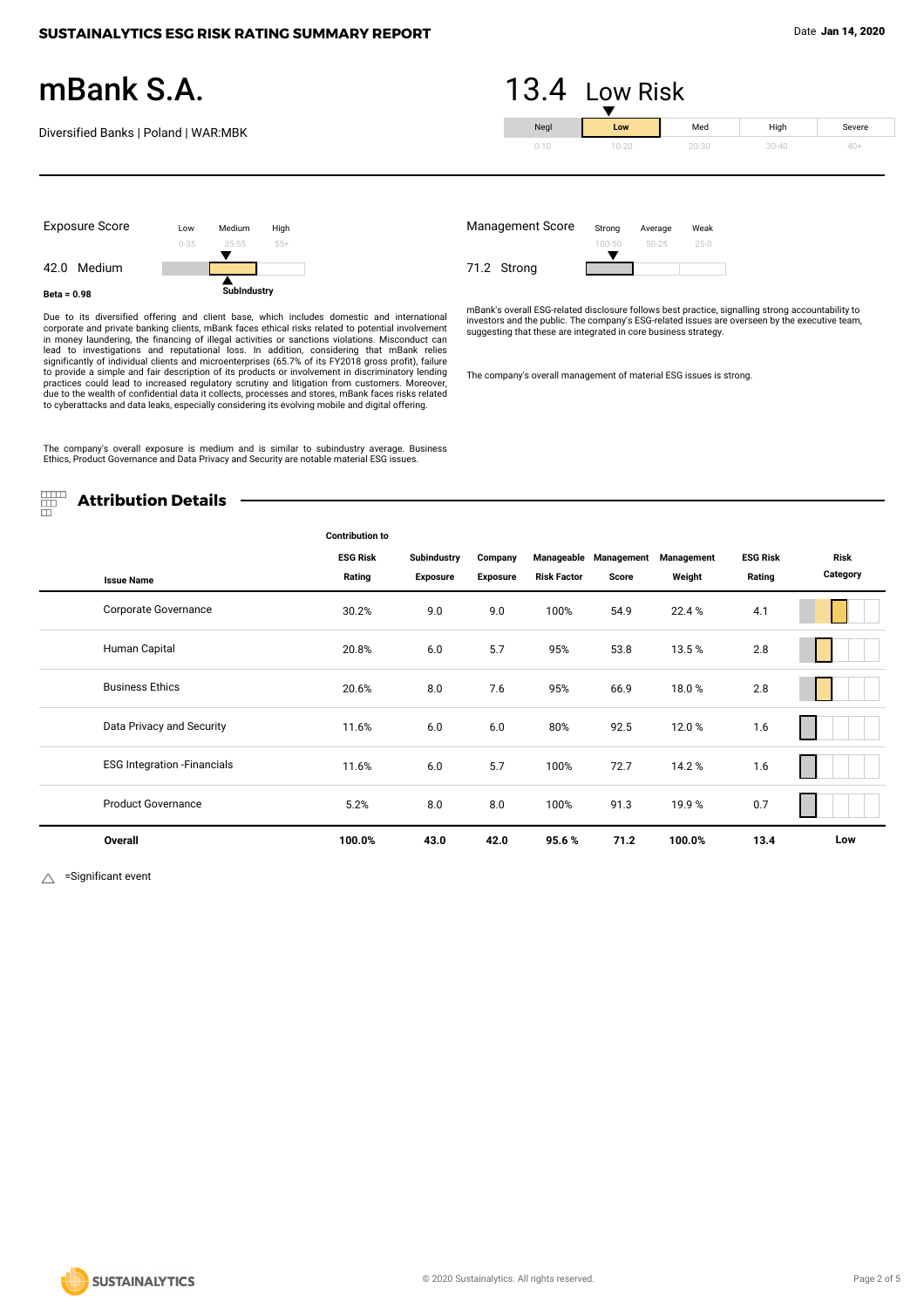#### mBank S.A.  $13.4$  Low Risk Med High Neg Severe Diversified Banks | Poland | WAR:MBK **Low** 20-30 30-40 40+ 0-10 'A **Risk Details Exposure** Company Exposure 42.0 The company's sensitivity or vulnerability to ESG risks. **Management**





# **Momentum Details**

### **ESG Risk Rating Momentum Score: -18.0**

The company's ESG Risk Rating category improved in the past year because its ESG Risk Rating score decreased considerably.





#### **Management Momentum Score: +42.5**

The company's management category improved in the past year because its management score increased.



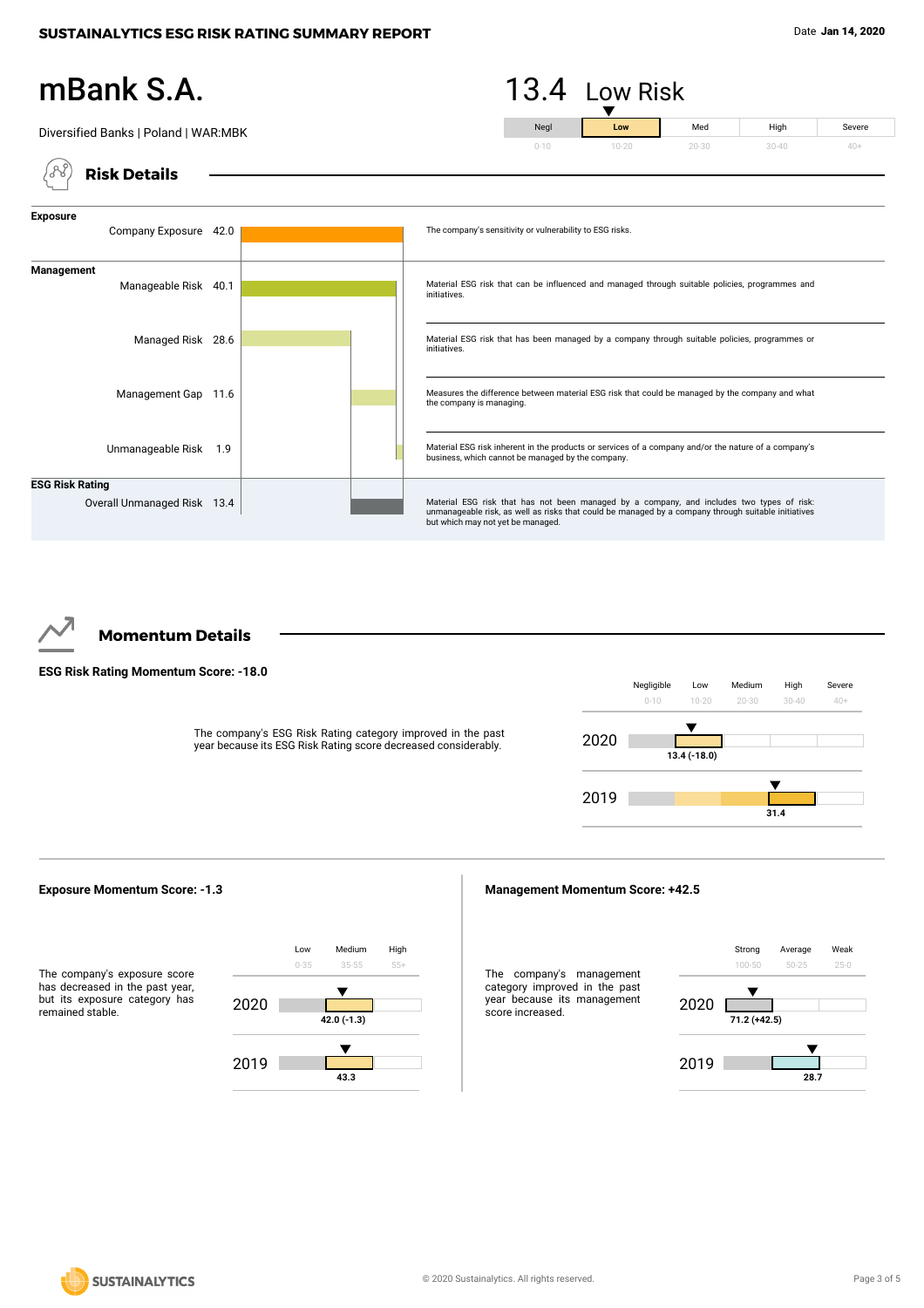# mBank S.A. ŕ

Diversified Banks | Poland | WAR:MBK

#### GLOSSARY OF TERMS

#### Beta (Beta, β)

A factor that assesses the degree to which a company's exposure deviates from its subindustry's exposure on a material ESG issue. It is used to derive a company-specific issue exposure score for a material ESG issue. It ranges from 0 to 10, with 0 indicating no exposure, 1 indicating the subindustry average, and 10 indicating exposure that is ten times the subindustry average.

#### Corporate Governance Pillar

A pillar provides a signal about a company's management of a specific Corporate Governance issue.

#### ESG Risk Category

Companies' ESG Risk Rating scores are assigned to five ESG risk categories in the ESG Risk Rating:

> Negligible risk: enterprise value is considered to have a negligible risk of material financial impacts driven by ESG factors

Low risk: enterprise value is considered to have a low risk of material financial impacts driven by ESG factors

Medium risk: enterprise value is considered to have a medium risk of material financial impacts driven by ESG factors

High risk: enterprise value is considered to have a high risk of material financial impacts driven by ESG factors

Severe risk: enterprise value is considered to have a severe risk of material financial impacts driven by ESG factors

Note that because ESG risks materialize at an unknown time in the future and depend on a variety of unpredictable conditions, no predictions on financial or share price impacts, or on the time horizon of such impacts, are intended or implied by these risk categories.

#### ESG Risk Rating Score (Unmanaged Risk Score)

The company's final score in the ESG Risk Rating; it applies the concept of risk decomposition to derive the level of unmanaged risk for a company.

#### Event Category

Sustainalytics categorizes events that have resulted in negative ESG impacts into five event categories: Category 1 (low impact); Category 2 (moderate impact); Category 3 (significant impact); Category 4 (high impact); and Category 5 (severe impact).

#### Event Indicator

An indicator that provides a signal about a potential failure of management through involvement in controversies.

#### Excess Exposure

The difference between the company's **exposure** and its **subindustry** exposure.

#### Exposure

A company or subindustry's sensitivity or vulnerability to ESG risks.

#### Idiosyncratic Issue

An issue that was not deemed material at the subindustry level during the consultation process but becomes a material ESG issue for a company based on the occurrence of a Category 4 or 5 event.

#### Manageable Risk

Material ESG risk that can be influenced and managed through suitable policies, programmes and initiatives.

#### Managed Risk

Material ESG Risk that has been managed by a company through suitable policies, programmes and initiatives.

#### **Management**

A company's handling of ESG risks.

#### Management Gap

Refers to the difference between what a company has managed and what a company could possibly manage. It indicates how far the company's performance is from best practice.

#### Management Indicator

An indicator that provides a signal about a company's management of an ESG issue through policies, programmes or quantitative performance.

#### Material ESG Issue

A core building block of the ESG Risk Rating. An ESG issue is considered to be material within the rating if it is likely to have a significant effect on the enterprise value of a typical company within a given subindustry.

#### Subindustry

Subindustries are defined as part of Sustainalytics' own classification system.

### Unmanageable Risk

Material ESG Risk inherent from the intrinsic nature of the products or services of a company and/or the nature of a company's business, which cannot be managed by the company if the company continues to offer the same type of products or services and remains in the same line of business.

#### Unmanaged Risk

Material ESG risk that has not been managed by a company, and includes two types of risk: *unmanageable risk*, as well as risks that could be managed by a company through suitable initiatives, but which may not yet be managed (management gap).